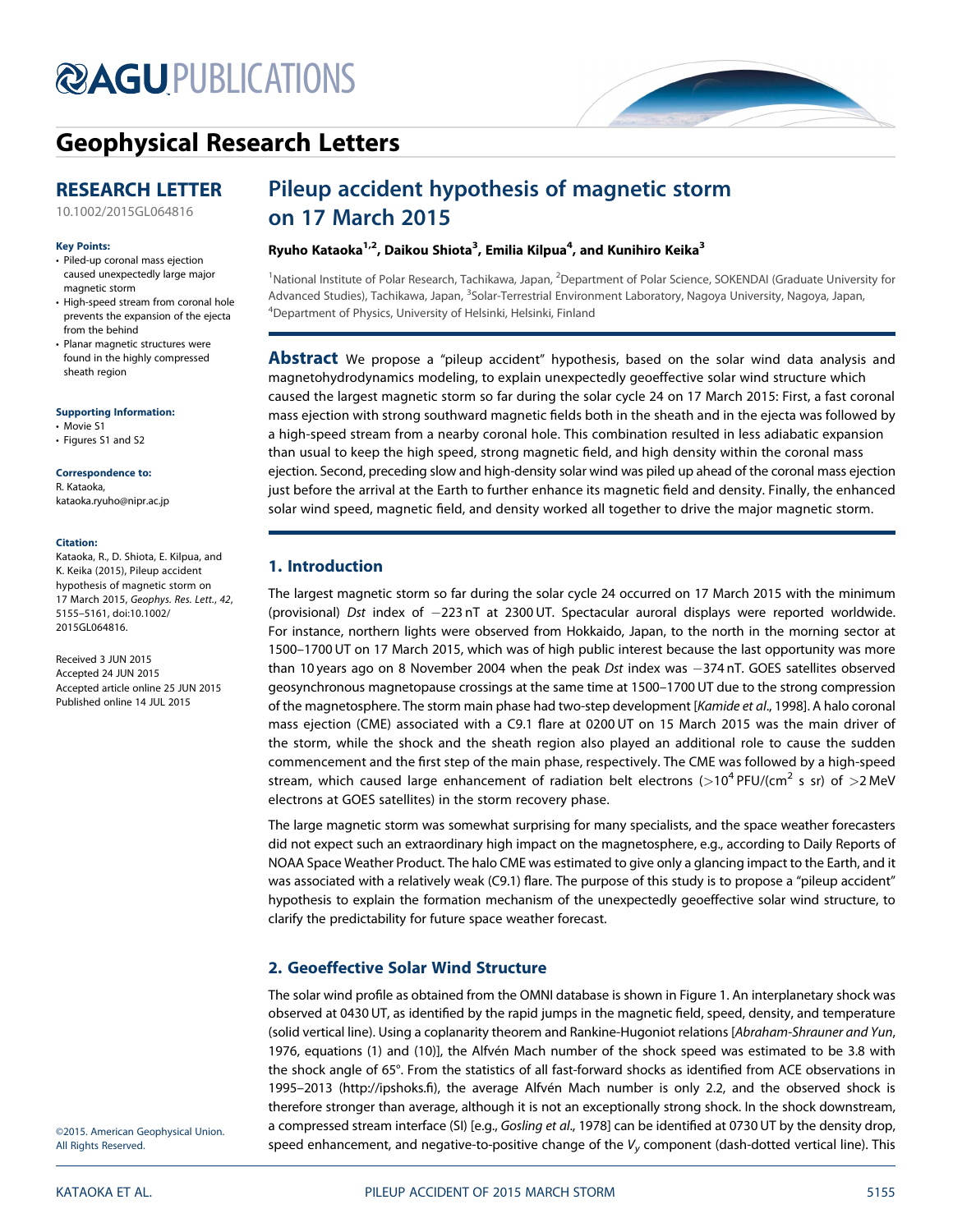

Figure 1. Solar wind parameters and geomagnetic activity indices for the 2 day time interval from 17 March 2015. (first to eighth panels) Interplanetary magnetic field strength with the north-south component in GSM coordinate system (red curve), the GSE azimuthal angle, solar wind speed, GSE  $V_v$  component, proton density, temperature, AL (red curve) and AU indices, and SYM-H (red curve) and ASYM-H indices. The expected temperature [Lopez, 1987] is shown by the dotted curve in Figure 1 (sixth panel) to help identify the magnetic cloud. Shock, stream interface, directional discontinuity, and magnetic cloud interval are denoted by solid, dash-dotted, dash, and dotted vertical lines, respectively.

implies that a part of corotating interaction region (CIR) is piled up ahead of the fast CME. In fact, CIRs were observed at corresponding times in previous Carrington rotations, i.e., 27 days and 54 days before (see supporting information). The southward directing interplanetary magnetic field (IMF) embedded in these complex shock downstream structures drove the first step of the storm main phase. The aurora electrojet activity was relatively high already during the sheath passage, up to 1000 nT level as shown in the seventh panel in Figure 1.

Magnetic cloud can be identified by the low temperature against the expected temperature [Lopez, 1987], large IMF strength, and relatively smooth rotation of the IMF as shown by the time interval spanned by dotted lines from 1330 UT to 2400 UT. Note that the IMF shows somewhat irregular directional changes during the leading part of the magnetic cloud and that the trailing edge of the magnetic cloud is somewhat ambiguous. The most prominent features of this magnetic cloud are more than a factor of 2 higher-than-average densities and temperatures compared with those of an average magnetic cloud and of average CMEs which caused intense magnetic storms [Lepping et al., 2003; Kataoka and Miyoshi, 2006; Wu et al., 2013]. Furthermore, the solar wind speed does not monotonically decrease in the magnetic cloud. Note that the solar wind density is already relatively high up to 20 cm<sup>-3</sup> preceding the shock and reaches almost 50 cm<sup>-3</sup> in the sheath region.

In fact, a high-speed stream with a peak velocity of about 700 km/s follows the magnetic cloud. The compression by a high-speed stream has been reported to significantly enhance the geomagnetic response of magnetic clouds with southward magnetic fields in their trailing parts [Fenrich and Luhmann, 1998; Kilpua et al., 2012]. The high-speed stream following the CME studied here presumably originates from a large coronal hole, southeast from the flare region, based on the Toward IMF polarity which is consistent with the inward pointing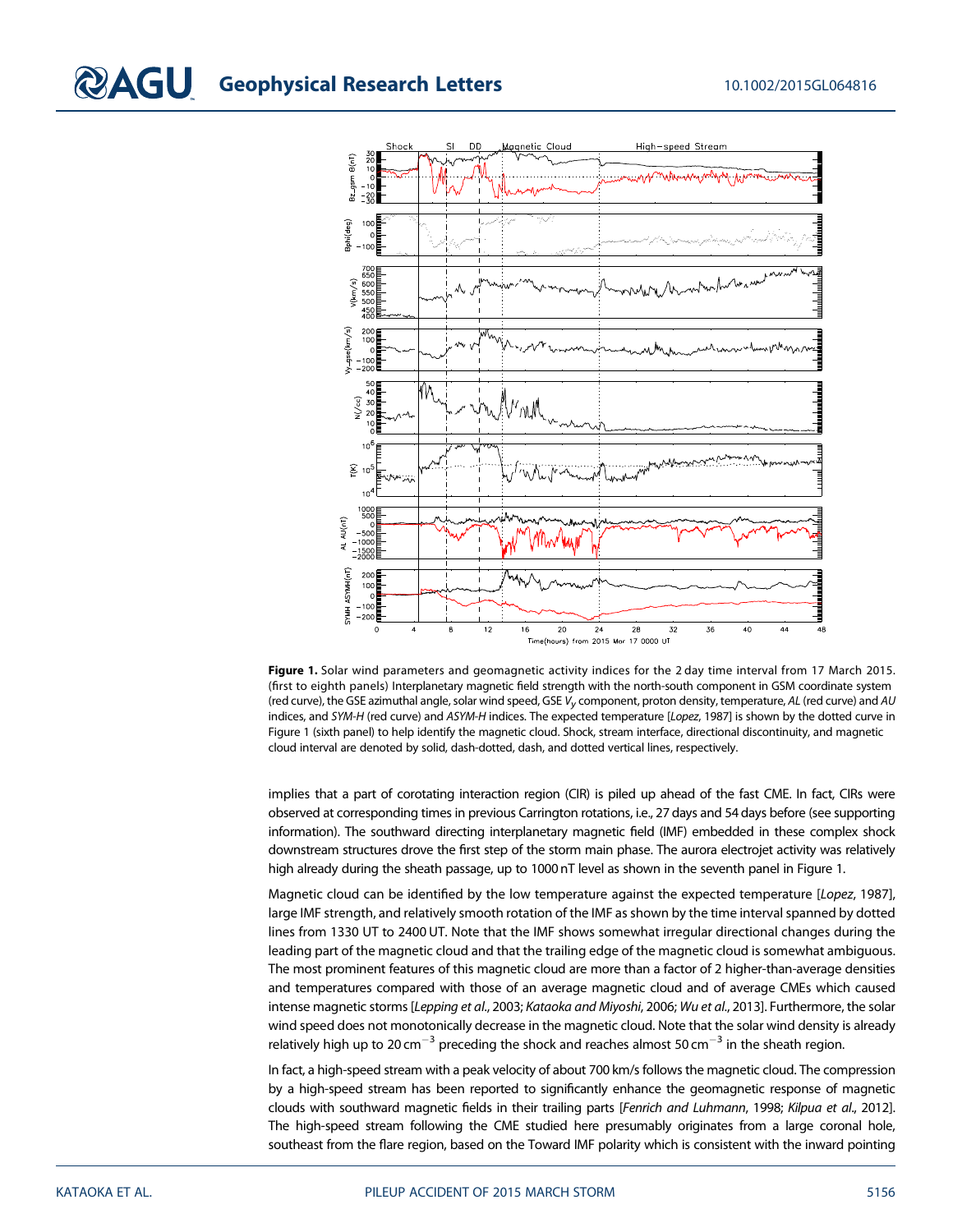

Figure 2. Interplanetary magnetic field directions of three identified planar magnetic structures in the sheath region for the time interval from 0430 to 1330 UT on 17 March 2015. Diamonds show the directions of the interplanetary magnetic field in theta and phi GSE spherical coordinate system. The shock normal direction is shown by the cross. Solid curve is the shock plane, and dotted curve shows the fitted plane by the minimum variance analysis for each time interval.

magnetic field of the coronal hole. It is important to note that during the two previous Carrington rotations, CIRs were observed at corresponding times, but with considerably lower peak velocities, only up to 450 km/s (see the solar wind speed profiles in the supporting information). It is therefore likely that the coronal hole structure was changed associated with the fast CME, opening further to the ecliptic and hence enhanced the peak velocity of the CIR and consequently the geoeffectivity of the CME. The coronal holes before and after CME are shown in the supporting information.

### 3. Planar Magnetic Structures

As evidence of "pileup" compression, multiple planar magnetic structures (PMSs) [Nakagawa et al., 1989; Jones et al., 2002; Kataoka et al., 2005] are expected. Figure 2 shows the scatterplots of magnetic field directions in the GSE spherical coordinate system. It is found that there are three PMSs piled up in the sheath region, i.e., from shock to SI, from the SI to directional discontinuity, and from the directional discontinuity to the magnetic cloud front. The shock plane is shown by the solid curve, and the minimum variance plane for each time interval is shown by the dotted curve. All three PMSs have similar orientations, which roughly correspond to the orientation of the shock plane. The normal vectors of the shock plane and of minimum variance planes point slightly southward (theta >90°) and sunward (phi ~10–40°, nearly perpendicular to the Parker spiral), which is consistent with the southward CME passage underneath the Earth.

All three PMSs include the southward IMF to drive substorm activities in the first step of the storm main phase as shown in the bottom panels of Figure 1. The first and second PMSs are likely a compression of the CIR (i.e., the shock amplification of the preexisting magnetic fields), while the third PMS is likely associated with the draping of the overlaying solar wind around the CME during its evolution because the magnetic field has similar directions with the following magnetic cloud.

## 4. Simulated Solar Wind Structure

Figure 3 shows the solar wind speed distribution of the background solar wind at equatorial plane and of meridian cut as reproduced by the magnetohydrodynamics simulation of Shiota et al. [2014]. It is found that the Earth should be located in the medium speed (~450 km/s) solar wind region just before the fast CME arrives at the Earth.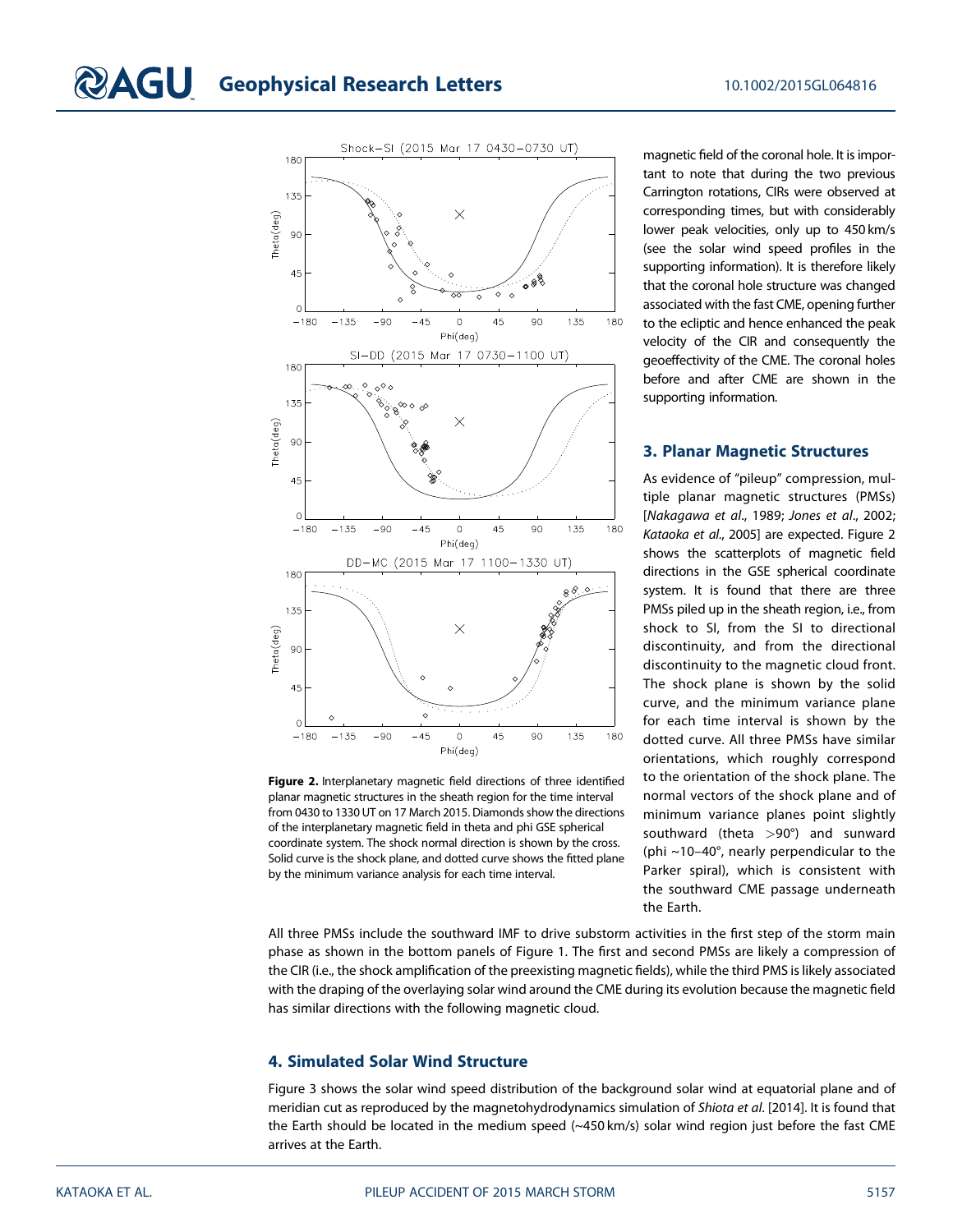

Figure 3. Simulated background solar wind in the inner heliosphere. Colors show the speed, and arrows show the direction of the magnetic field. The Earth is located at  $(X, Y, Z) = (1.0, 0, 0)$  AU. Virtual Earth positions at 15° and 30° south from equatorial plane are also shown by small white dots.

It is also important to note that the Earth was in the Toward IMF sector in the spring in the Northern Hemisphere as can be predicted from the simulation result. The enhanced southward IMF in the sheath is associated with so-called spring-to-fall away effect [Russell and McPherron, 1973]. During the recovery phase, the Earth is again in the Toward IMF sector in spring season in the Northern Hemisphere and then efficiently drives the radiation belt enhancement [Miyoshi and Kataoka, 2008, 2011]. Further enhancement of the radiation belt was also expected, since the combination of such CME and high-speed solar wind from



Figure 4. Simulated solar wind parameters sampled at the Earth (solid), and at virtual Earth positions of 15° (dashed) and 30° (dotted) southward from the equatorial plane. (first to fourth panels) Magnetic field strength, solar wind speed, density, and temperature for the 2 day time interval from 17 March 2015. The actual observed data are shown by blue curve.

nearby coronal hole is the most dangerous solar wind structure as already discussed in Kataoka and Miyoshi [2008]. Recently, a combination of a geoeffective sheath and the ejecta, followed by a high-speed stream, was also found as an effective combination to cause relativistic electron enhancements at the geosynchronous orbit [Kilpua et al., 2015].

A fast CME is then launched from the flare site into the background solar wind at 0200 UT on 15 March 2015, by the modified method of Kataoka et al. [2009]. The spheromak-type magnetic field is initiated at 25  $R_s$  with the axis pointing to the north. The magnetic flux inside is assumed as a typical value  $(2 \times 10^{13}$  Wb), and a right-handed magnetic helicity is also assumed. Note that we select these simplest settings to give the reference data, and further detailed modeling is beyond the scope of this paper. The initial speed of the CME is assumed to be 710 km/s as reported by CACTUS [\(http://sidc.oma.be/cactus/](http://sidc.oma.be/cactus/)). Figure 4 shows the time profiles of the solar wind parameters sampled at the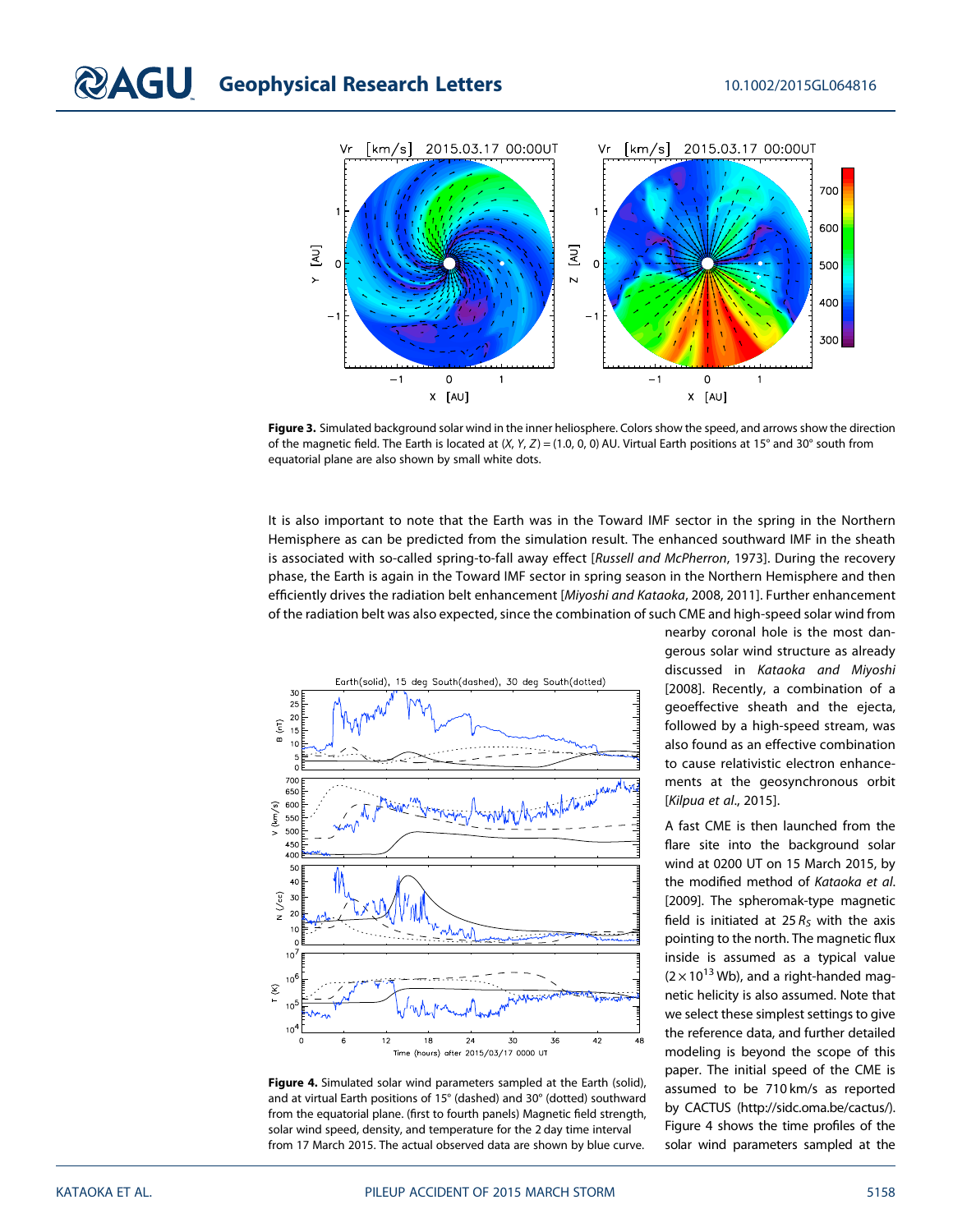

Figure 5. Modeled Dst index for the 2 day time interval from 17 March 2015 using 1 h averaged solar wind speed, density, and southward IMF in the GSM coordinate system from the OMNI database. Subsolar distance of the magnetopause is also calculated using the same input parameters.

Earth's position. The solar wind profiles at two different virtual Earth positions of 15° and 30° south from the equatorial plane are also shown, to see the propagation effect of the CME through different background solar wind regions. The simulated structure has smaller IMF strength than observed. About a factor of 4 difference of the magnetic field strength still remains as a problem, as was documented in Shiota et al. [2014]. However, we avoid further increasing the magnetic field because an unrealistic expansion of the magnetic cloud appears in the current version. The observed high-speed stream following the CME has not been successfully reproduced at the actual Earth's position, which is a modeling issue and remains as important future work. The arrival time of the CME is, however, better estimated for the virtual Earth positions at 15 and 30° south. These locations also show higher peak speed of CIR than what is reproduced at the Earth's position.

To visualize the global context, Movie S1 in the supporting information shows the propagating CME with the same format as

Figure 3. The simulation results therefore indirectly help us to visualize and understand the global arrangement of high-speed stream with the IMF sector, slow solar wind, and propagating CME by complementary way against the direct detailed comparisons with the in situ data.

#### 5. Geomagnetic Responses

As shown in Figure 5, Burton's Dst model [Burton et al., 1975] with O'brien-McPherron's parameter [O'Brien and McPherron, 2000] shows a good agreement with the overall two-step evolution with the gradual recovery, while the peak amplitudes of the Dst index cannot be reproduced. The modified Burton equation by Keika et al. [2015] reasonably reproduces the large peaks. Note that the main difference from the original Burton's model is that Keika's model takes into account the effect of time variation of the solar wind density on the Dst index.

The results of the Dst modeling presented above highlight the importance of the high density enhancing the ring current and the Dst index. As shown in Figure 1, the solar wind density was relatively high throughout this event, especially from the part of the CIR before the shock to the leading part of the magnetic cloud. In particular, large solar wind densities during the northward IMF, which occurred here preceding the shock and in parts of the sheath are associated with dense plasma sheet, which can lead to large ring current intensities [Terasawa et al., 1997; Lavraud et al., 2006; Farrugia et al., 2006].

The timing of the observed geosynchronous magnetopause crossings is also reproduced by Shue's model [Shue et al., 1998]. The strong compression of the magnetosphere at that time may also lead the trapped hot electrons of the inner magnetosphere move farther inward especially at the dawn sector, which contributes to produce the aurora as seen from the Hokkaido, Japan, in the early morning.

#### 6. Summary

In summary, the pileup accident hypothesis is proposed for 17 March 2015 storm as follows: First, a fast CME with strong southward magnetic fields both in the sheath and in the ejecta was followed by a high-speed stream from a nearby coronal hole. This combination resulted in less adiabatic expansion than usual to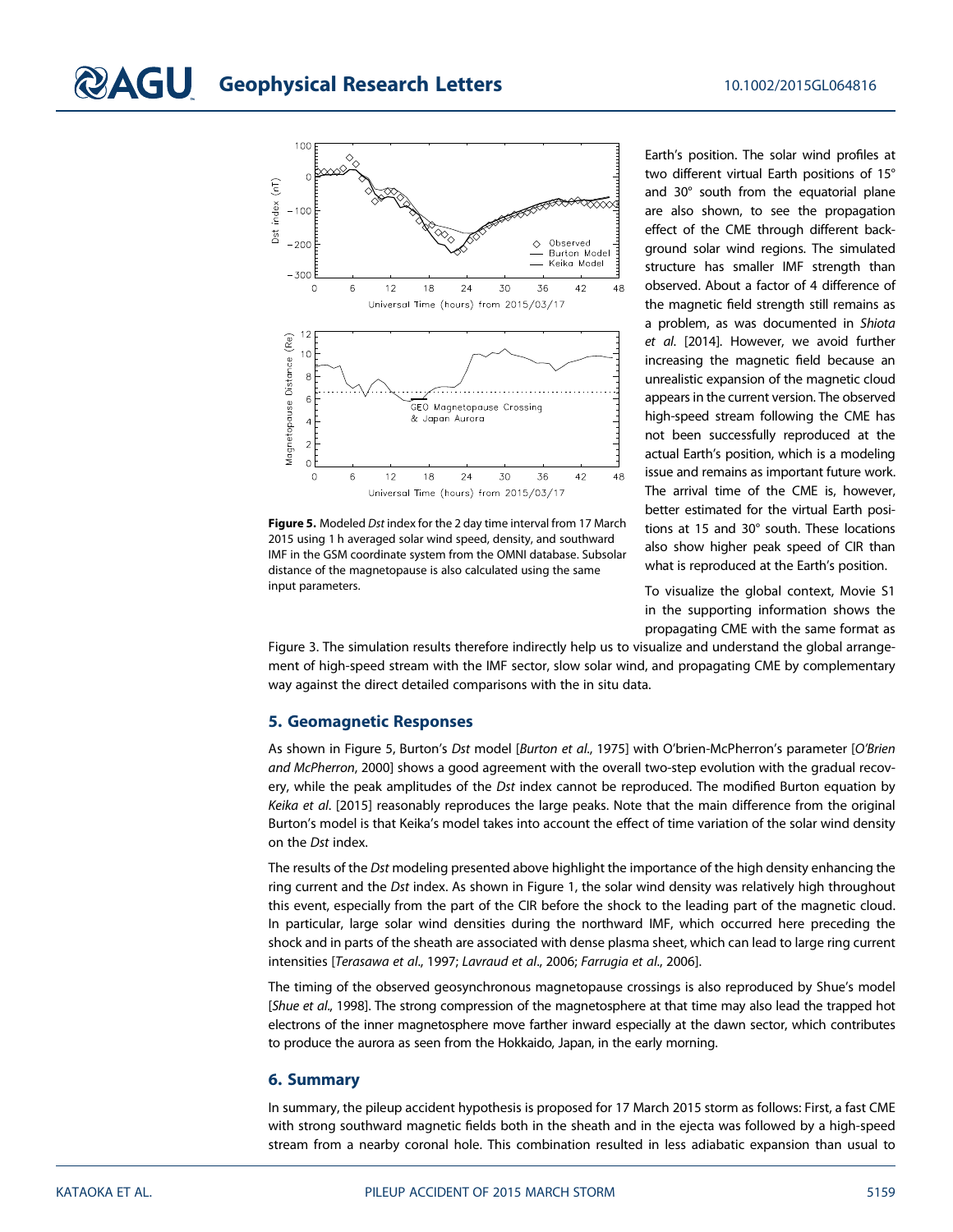keep the high speed, strong magnetic field, and high density within the CME. Second, preceding slow and high-density CIR was piled up ahead of the CME just before the arrival at the Earth to further enhance its magnetic field and density. Finally, the enhanced solar wind speed, magnetic field, and density, worked all together to drive the major magnetic storm.

This paper demonstrates an interesting example of how "geoeffective" solar wind structure can be produced during the interplanetary propagation of CMEs. Kataoka and Miyoshi [2008] suggested "double rarefaction" mechanism (rarefaction of the solar wind and the magnetosphere) to cause the largest enhancement of the radiation belt electrons, while the new hypothesis proposed in this paper is the "double compression" mechanism (compression of the solar wind and the magnetosphere) to cause large magnetic storms.

A halo CME occurred on 15 March 2015. The CME was followed by a high-speed solar wind stream from a large coronal hole to the southeast of the flare region. The high-speed solar wind continuously pushed the CME from behind during the propagation, and a slow and high-density solar wind was piled up ahead of the CME just before the arrival at the Earth. CIRs with low peak velocities were observed in the previous two Carrington rotations at the corresponding time of the CME arrival. Further, similar CIR related low peak velocity is simulated by magnetohydrodynamics. Hence, the CME eruption likely modified the large-scale coronal structure, rapidly extending the coronal hole open toward the ecliptic and enhancing the peak velocity of the stream and hence significantly contributed to the unexpected geoeffectivity of this event. However, such a dynamical change of the large-scale coronal structure associated with CMEs cannot be captured and forecasted easily by existing solar wind models and therefore an important subject for future space weather forecast. Transiently formed coronal holes are not necessarily filled by high-speed stream, and the observed high-speed stream would give new insight for the fundamental study of the solar wind acceleration mechanism.

A large magnetic storm then occurred on 17 March 2015. The storm main phase had two-step development. The first step was driven by the southward IMF in the sheath region, which is related to the compression of preceding CIR, while the second step was driven by the southward IMF in the magnetic cloud. The solar wind structures are highly compressed in the Toward IMF sector in spring season in the Northern Hemisphere and lead to the unexpectedly large magnetic storm, geosynchronous magnetopause crossing, and aurora observations from Hokkaido, Japan, during the main phase. Consequently, the high-speed coronal hole stream in the Toward IMF sector also caused a large enhancement of radiation belt electrons during the storm recovery phase.

#### Acknowledgments

Solar wind data are obtained from OMNI database [\(http://omniweb.gsfc.nasa.](http://omniweb.gsfc.nasa.gov/) [gov/](http://omniweb.gsfc.nasa.gov/)). Dst, AU/AL, and SYM-H/ASYM-H indices are obtained from WDC for Geomagnetism, Kyoto University (<http://wdc.kugi.kyoto-u.ac.jp/>). This paper used data from the Heliospheric Shock Database, generated and maintained at the University of Helsinki. E.K. acknowledges Academy of Finland projects 1218152 and 1267087. This work was supported by JSPS KAKENHI grants 26800255 and 26800257. D.S. and K.K. are supported by the GEMSIS project at STEL/Nagoya University. Part of the work of K.K. was done at the ERG-Science Center operated by ISAS/JAXA and STEL/Nagoya University. The production of this paper was supported by an NIPR publication subsidy.

The Editor thanks Alisson Dal Lago and an anonymous reviewer for their assistance in evaluating this paper.

### **References**

Abraham-Shrauner, B., and S. H. Yun (1976), Interplanetary shocks seen by AMES plasma probe on Pioneer 6 and 7, J. Geophys. Res., 81, 2097–2102, doi:[10.1029/JA081i013p02097.](http://dx.doi.org/10.1029/JA081i013p02097)

Burton, R. K., R. L. McPherron, and C. T. Russell (1975), An empirical relationship between interplanetary conditions and Dst, J. Geophys. Res., 80, 4204–4214, doi:[10.1029/JA080i031p04204.](http://dx.doi.org/10.1029/JA080i031p04204)

Farrugia, C. J., V. K. Jordanova, M. F. Thomsen, G. Lu, S. W. H. Cowley, and K. W. Ogilvie (2006), A two-ejecta event associated with a two-step geomagnetic storm, J. Geophys. Res., 111, A11104, doi[:10.1029/2006JA011893](http://dx.doi.org/10.1029/2006JA011893).

Fenrich, F. R., and J. G. Luhmann (1998), Geomagnetic response to magnetic clouds of different polarity, Geophys. Res. Lett., 25(15), 2999–3002, doi:[10.1029/98GL51180.](http://dx.doi.org/10.1029/98GL51180)

Jones, G. H., A. Rees, A. Balogh, and R. J. Forsyth (2002), The draping of heliospheric magnetic fields upstream of coronal mass ejecta, Geophys. Res. Lett., 29(11), 1520, doi:[10.1029/2001GL014110](http://dx.doi.org/10.1029/2001GL014110).

Kamide, Y., N. Yokoyama, W. Gonzalez, B. T. Tsurutani, I. A. Daglis, A. Brekke, and S. Masuda (1998), Two-step development of geomagnetic storms, J. Geophys. Res., 103(A4), 6917–6921, doi[:10.1029/97JA03337](http://dx.doi.org/10.1029/97JA03337).

Kataoka, R., and Y. Miyoshi (2006), Flux enhancement of radiation belt electrons during geomagnetic storms driven by coronal mass ejections and corotating interaction regions, Space Weather, 4, S09004, doi:[10.1029/2005SW000211](http://dx.doi.org/10.1029/2005SW000211).

Kataoka, R., and Y. Miyoshi (2008), Magnetosphere inflation during the recovery phase of geomagnetic storms as an excellent magnetic confinement of killer electrons, Geophys. Res. Lett., 35, L06S09, doi:[10.1029/2007GL031842.](http://dx.doi.org/10.1029/2007GL031842)

Kataoka, R., S. Watari, N. Shimada, H. Shimazu, and K. Marubashi (2005), Downstream structures of interplanetary fast shocks associated with coronal mass ejections, Geophys. Res. Lett., 32, L12103, doi[:10.1029/2005GL022777.](http://dx.doi.org/10.1029/2005GL022777)

Kataoka, R., T. Ebisuzaki, K. Kusano, D. Shiota, S. Inoue, T. Yamamoto, and M. Tokumaru (2009), Three-dimensional magnetohydrodynamic (MHD) modeling of the solar wind structures associated with 13 December 2006 coronal mass ejection, J. Geophys. Res., 114, A10102, doi[:10.1029/2009JA014167](http://dx.doi.org/10.1029/2009JA014167).

Keika, K., Y. Ebihara, and R. Kataoka (2015), What caused the rapid recovery of the Carrington storm?, Earth Planets Space, 67, 65, doi[:10.1186/](http://dx.doi.org/10.1186/s40623-015-0234-y) [s40623-015-0234-y.](http://dx.doi.org/10.1186/s40623-015-0234-y)

Kilpua, E. K. J., Y. Li, J. G. Luhmann, L. K. Jian, and C. T. Russell (2012), On the relationship between magnetic cloud field polarity and geoeffectiveness, Ann. Geophys., 30, 1037–1050, doi:[10.5194/angeo-30-1037-2012.](http://dx.doi.org/10.5194/angeo-30-1037-2012)

Gosling, J. T., J. R. Asbridge, S. J. Bame, and W. C. Feldman (1978), Solar wind stream interfaces, J. Geophys. Res., 83(A4), 1401–1412, doi[:10.1029/JA083iA04p01401.](http://dx.doi.org/10.1029/JA083iA04p01401)